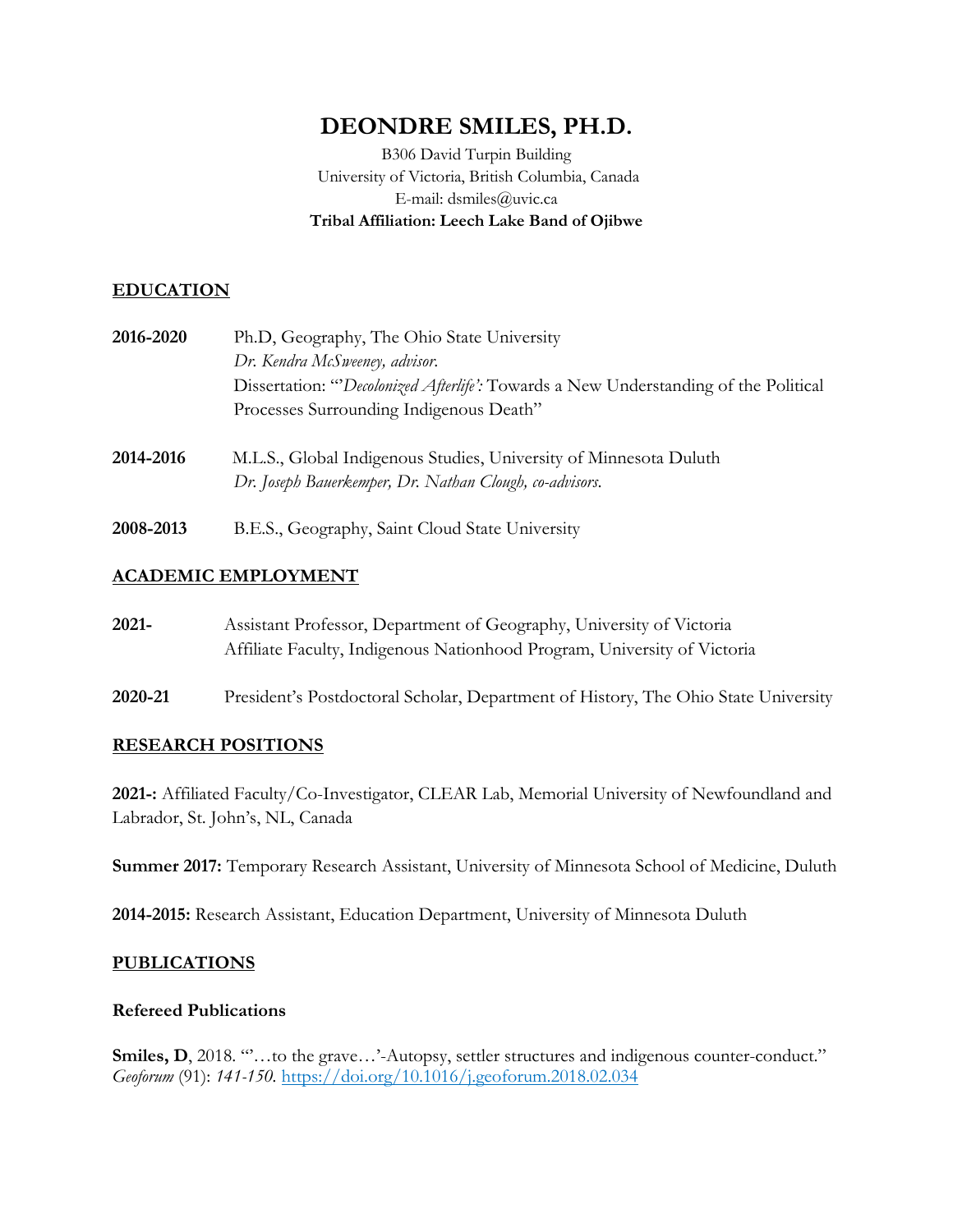*(In review)* O'Leary, H., **Smiles, D**., El Sayed, M., & Parr, S. "'I Can't Breathe:' The Invisible Slow Violence of Breathing Politics in Minneapolis before Floyd" Submitted with approval from SI editors to *Special Issue on Air Quality of Society and Natural Resources.* 

## **Non-Refereed Publications**

Smiles, D, 2022. "Autopsy and state violence: Implications in the death investigation of George Floyd". *Agitate!* https://agitatejournal.org/article/autopsy-and-state-violence-implications-in-thedeath-investigation-of-george-floyd/

Yanchapaxi, MF., M. Liboiron, K. Crocker, **D. Smiles**, and E. Tuck. "Finding a good starting place: An interview with scholars in the CLEAR Lab." *Curriculum Inquiry* 52, no. 2 (2022): 162-170.

**Smiles, D.** & M. Pesses**,** 2022. "Speaking Indigenous Geographies". *Pacifica (Fall/Winter 2021-22):*  6-9.

http://www.apcgweb.org/sites/default/files/editor\_uploads/files/pacifica\_fw\_2122\_compressed.p df

**Smiles, D**, 2021. "Erasing Indigenous History, Then and Now". *Origins* 15(1). https://origins.osu.edu/article/erasing-indigenous-history-then-and-now

**Smiles, D**, 2021. "'Shoals of 'unsettlement'; A review of *The Black Shoals: Offshore Formations of Black and Native Studies* by Tiffany Lethabo King". *Society+Space.* https://www.societyandspace.org/articles/shoals-of-unsettlement-a-review-of-the-black-shoalsoffshore-formations-of-black-and-native-studies-by-tiffany-lethabo-king

Smiles, D, 2021. "Guest editorial: George Floyd, Minneapolis and Spaces of Hope and Liberation." *Dialogues in Human Geography* 11(2). http://doi.org/10.1177/20438206211027466

**Smiles, D**, 2020. "The Settler Logics of (Outer) Space." *Society+Space Blog*. https://www.societyandspace.org/articles/the-settler-logics-of-outer-space

Arceño, M.A., **D. Smiles**, K. Yotebieng, T. Velez, J.P. Wilson, E. Bailey, A. Mazumdar, K. McSweeney. 2020. "(Too) great expectations? On fieldwork, guidelines, and ethics in Human Geography." *Agitate! Blog*. https://agitatejournal.org/too-great-expectations-on-fieldwork-guidelinesand-ethics-in-human-geography-by-mark-anthony-arceno-deondre-smiles-emelie-bailey-anuragmazumdar-thelma-velez-j-p-wilson-kelly-yotebieng-k/

**Smiles, D**, 2019. "Listening to Native Radio." *International Journal of Listening* 33(3), 142- 147, https://doi.org/10.1080/10904018.2019.1628645

**Book/Report Chapters**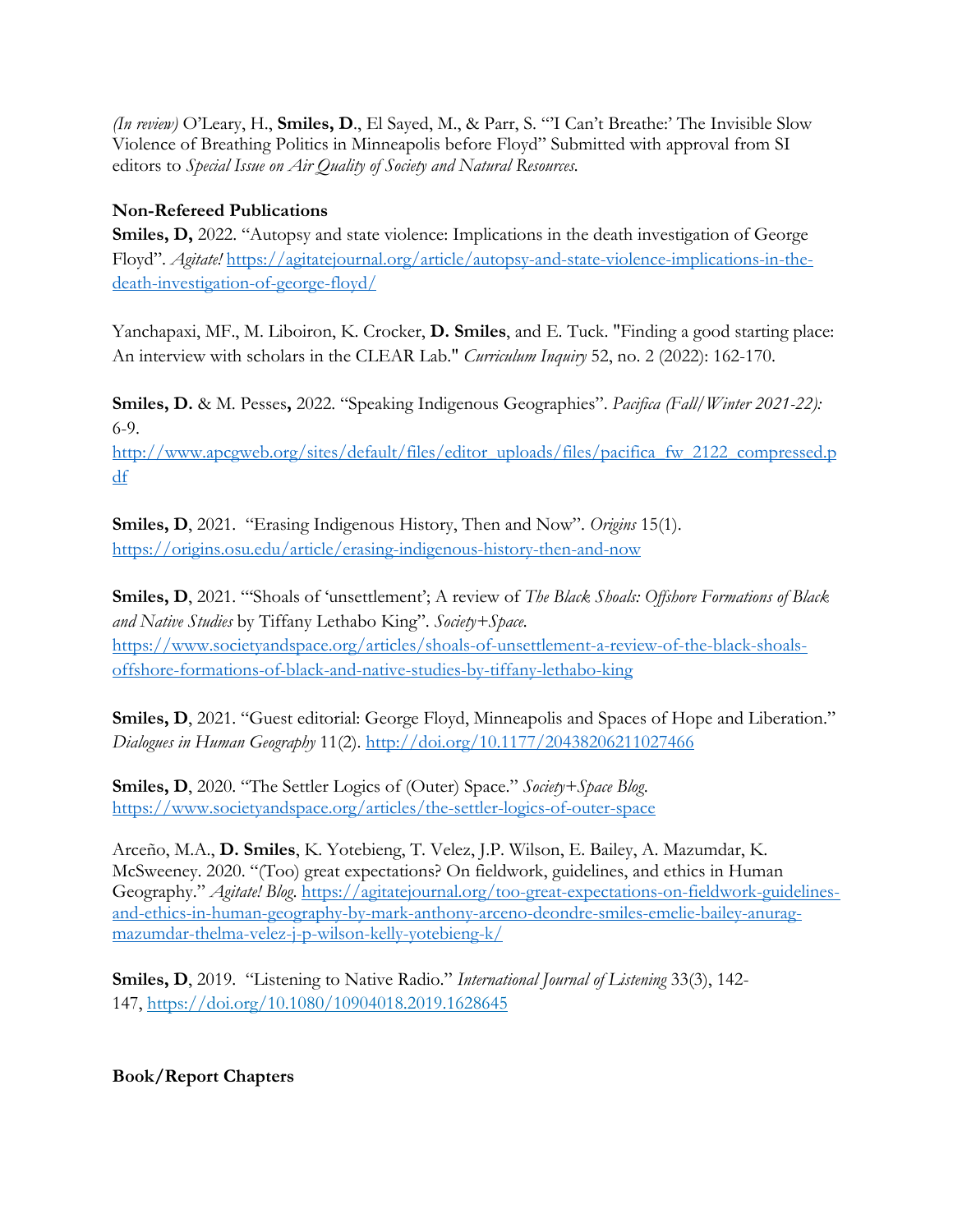**Smiles, D, 2020**. "Ethical and Respectful Engagement between Medical Examiners/Coroners and Indigenous Families and Communities." In *MMIWG2 & MMIP Organizing Toolkit*. Sovereign Bodies Institute.

Tham, J, and **D. Smiles**, 2019. "Rhetorical Augmentation: Public Play, Place and Persuasion in *Pokémon Go*." In *The Pokémon Go Phenomenon: Essays on Public Play in Contested Spaces*, edited by Andrew Kulak, Jamie Henthorn, Kristopher Purzycki and Stephanie Vie. Jefferson, North Carolina: MacFarland & Company, Inc.

#### **Book Reviews**

**Smiles, D**, 2021. *Repatriation and Erasing the Past* by Elizabeth Weiss and James W. Springer. *Transmotion* 7 (1): 221-228. https://journals.kent.ac.uk/index.php/transmotion/article/view/993/1919

**Smiles, D**, 2020. *Standing Up To Colonial Power: The Lives of Henry Roe and Elizabeth Bender Cloud* by Renya K. Ramirez. *Great Plains Quarterly* 40 (3): 242. https//doi.org/10.1353/gpq.2020.0036

**Smiles, D**, 2019. *Seven Myths of Native American History* by Paul Jentz. *American Indian Quarterly* 43 (4): 477-480. https://www.jstor.org/stable/10.5250/amerindiquar.43.4.0477

**Smiles, D**, 2018. *In Divided Unity: Haudenosaunee Reclamation at Grand River* by Theresa McCarthy*. American Indian Culture and Research Journal* 41(3): 151-153. https://doi.org/10.17953/0161-6463- 41.3.139

## **Media Articles**

**Smiles, D**, 2022. "Counterpoint: The duty of education is truth, however discomforting." *Star Tribune,* January 20. *Op-ed.*

**Smiles, D**, 2020. "The 2020 U.S. Census and Indigenous peoples." *OSU Department of Geography blog*  (blog).

**Smiles, D**, 2020. "Respectful Engagement During Fieldwork." *OSU Department of Geography blog* (blog).

**Smiles, Deondre**, 2017. "In response: From one millennial to another: Lose your privilege." *Duluth News Tribune*, October 14. *Op-ed.*

## **COURSES TAUGHT (Instructor of record unless noted):**

## **University of Victoria Department of Geography**

**Spring 2023:** GEOG 491: Indigenous Environmental Activism (*taught as part of Clayoquot Sound Field School*)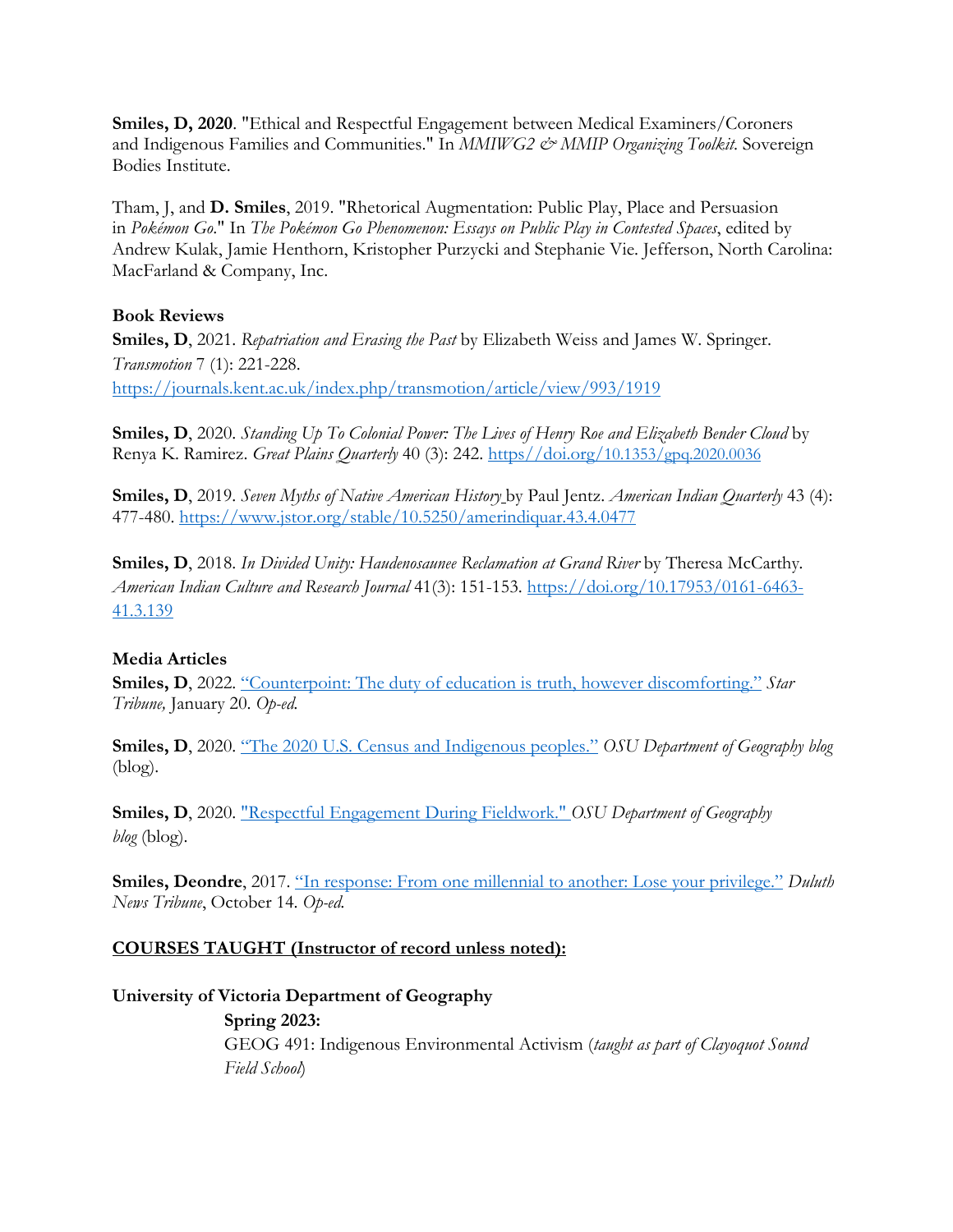#### **Fall 2022:**

GEOG 391: Indigenous Geographies GEOG 211: Political and Economic Geography **Spring 2022:** GEOG 590: Independent Study GEOG 391: Indigenous Geographies GEOG 388: World Regional Geography **Fall 2021:** GEOG 491: Advanced Topics in Geography-Indigenous Environmental Activism

#### **The Ohio State University Department of History**

#### **Spring 2021:**

HIST 5700: Special Topics in History-Indigenous Environmental Activism *(cross-listed with GEOG 5801: Environmental Conservation)*

#### **The Ohio State University Department of Geography**

**Summer 2020:**

GEOG 2750: World Regional Geography (Online) **Spring 2020:** GEOG 2750: World Regional Geography (Online) **Fall 2019:** GEOG 2750: World Regional Geography (Online) **Spring 2019:** GEOG 4193: Independent Studies-Second Year Transformational Program-Fieldwork (Co-Instructor) **Fall 2018:** GEOG 2800: Our Global Environment (Lab Session Instructor) **Fall 2017:**

GEOG 2800: Our Global Environment (Lab Session Instructor)

#### **University of Minnesota Duluth Department of Writing Studies**

**Spring 2016:** WRIT 1120: Introduction to College Writing **Fall 2015:** WRIT 1120: Introduction to College Writing

#### **GUEST LECTURES**

**University of Western Ontario** GEOG 2411: Indigenous Environments, Spring 2022 **San Diego Miramar College** Department of Anthropology guest lecture, Fall 2021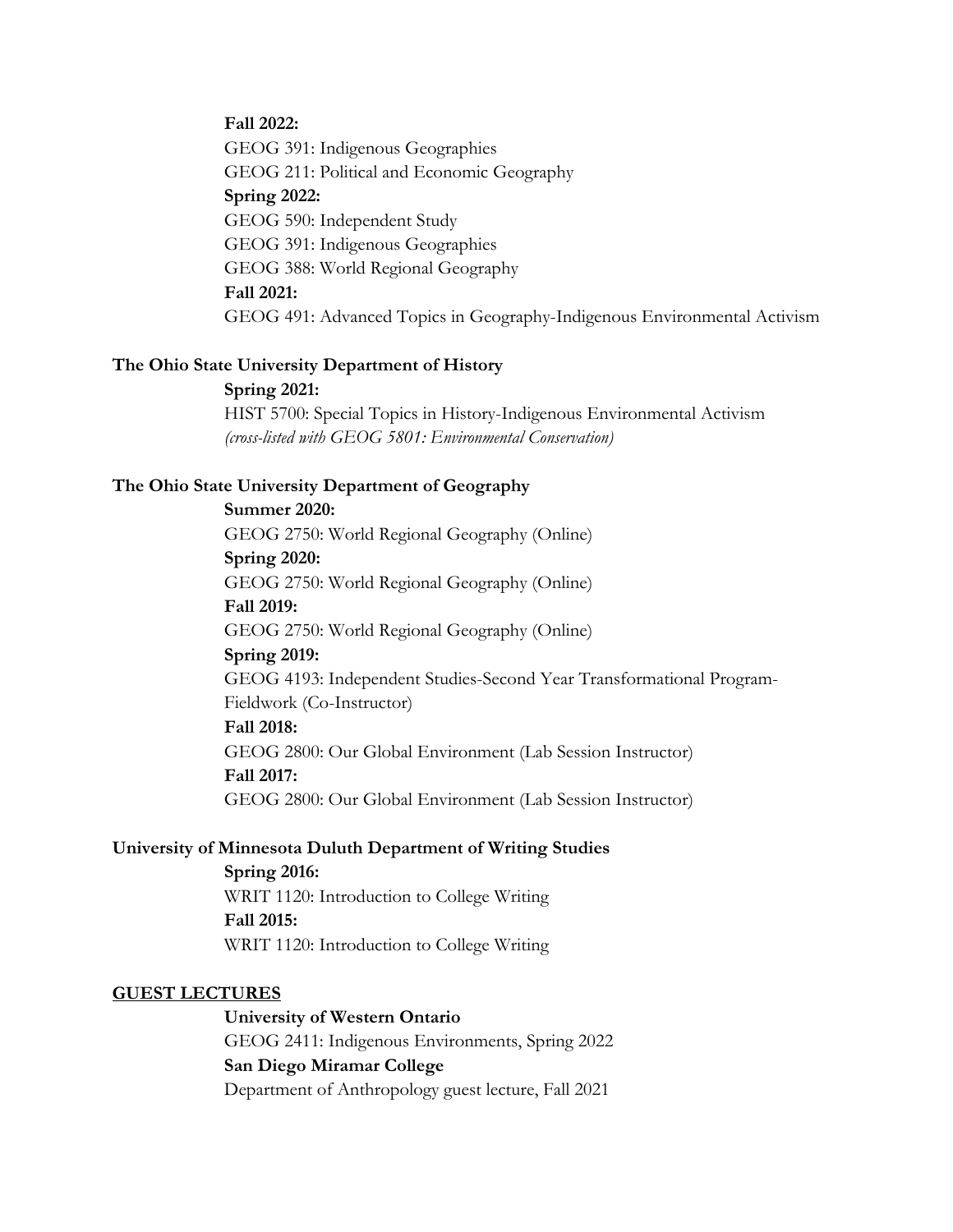**California State University, San Bernardino** ETHS 1000: Introduction to Ethnic Studies, Fall 2021 **University of North Dakota** School of Medicine and Health Science guest lecture, Spring 2021 **Algoma University** Geography and Geology Program guest lecture, Spring 2021 **Gustavus Adolphus College:** GEOG 101: Human Geography, Fall 2020 **Allegheny College:** ENVSC 352: Environmental Justice, Fall 2020 **University of British Columbia:** GEOG 211: State of the Earth, Spring 2020 **Mayville State University:** World Regional Geography, Spring 2020 World Regional Geography, Fall 2019 **The Ohio State University:** Goldberg Center Workshop: ""Ideas of Race and Racism in American and World History", Summer 2021 GEOG 7102: Fieldwork, Spring 2021 GEOG 7102: Fieldwork, Spring 2020 GEOG 2400: Economic and Social Geography, Spring 2019 GEOG 2800: Our Global Environment, Fall 2018 (Two lectures) GEOG 3701: Making of the Modern World, Spring 2017

#### **INVITED TALKS (SELECTED)**

**University of Nebraska-Lincoln** Department of Geography colloquium series, Spring 2022 **University of Minnesota Duluth** Department of American Indian Studies colloquium series, Spring 2022 **University of Victoria** John Albert Hall Lecture Series, Spring 2022 **Rutgers University** Geography colloquium series, Spring 2022 **University of Maryland, Baltimore County** Geography colloquium series, Spring 2022 **Idaho State University** (Re)Cultivating & (Re)Newing Reciprocal Research workshop, Spring 2022 **University of Missouri** Native American Heritage Month talk, Fall 2021 **University of Delaware**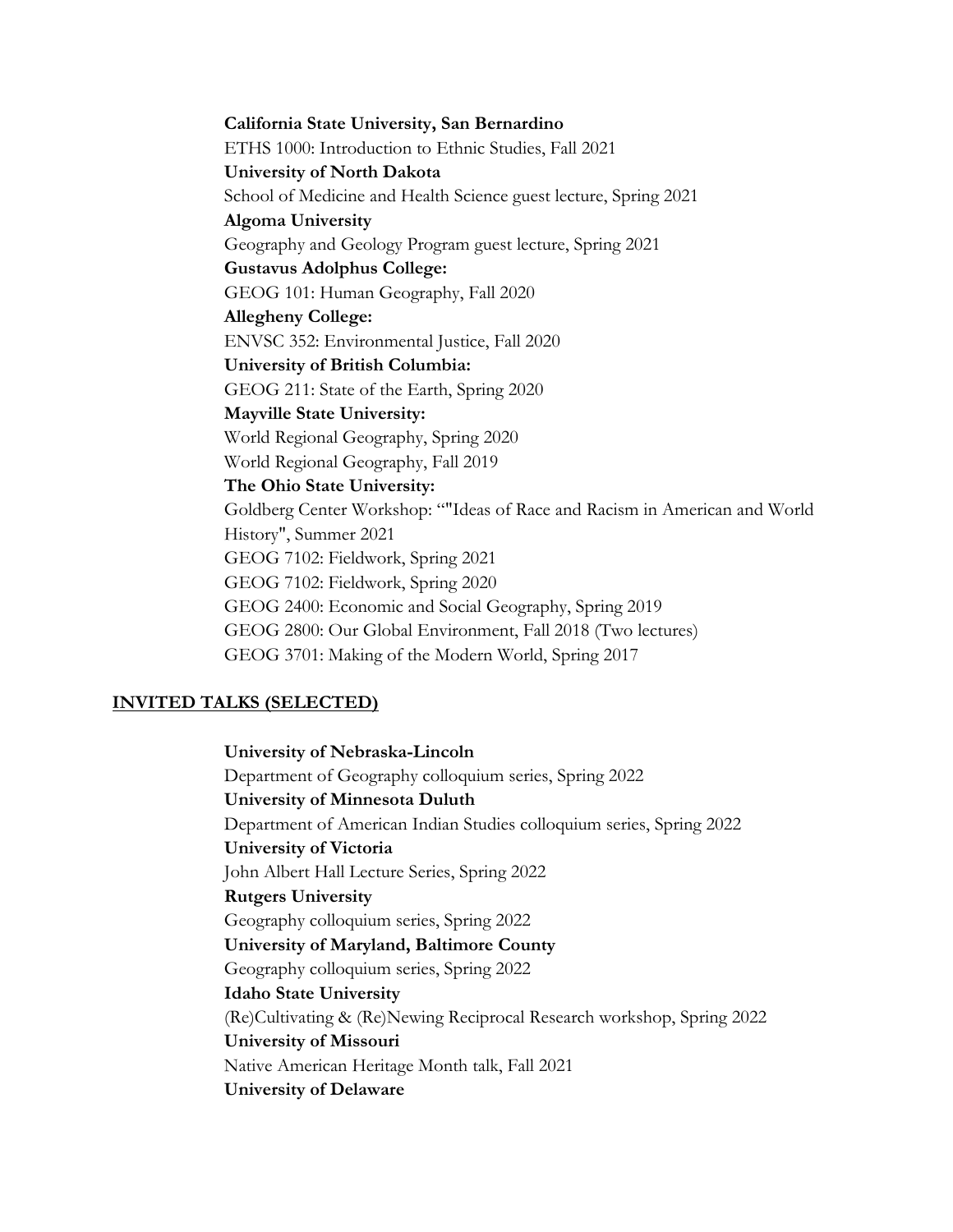Department of Geography and Spatial Sciences Seminar, Fall 2021 **Georgia State University** "Data Literacy as a Tool for Social Justice" panel, Fall 2021 **Texas State University** Department of Geography Open Seminar, Fall 2021 **University of Glasgow (co-sponsored with Scottish Graduate School of Arts and Humanities and the Centre for Doctoral Training in Celtic Languages)** "Exploring multidisciplinary approaches to Indigenous methodologies: Scotland and beyond" workshop, Summer 2021 **University of Nevada-Reno** Geography Colloquium Speaker Series, Spring 2021 **Michigan State University** Department of Geography, Environment and Spatial Sciences Colloquium, Spring 2021 **West Virginia University** Department of Geology & Geography Colloquium, Spring 2021 **University of Washington** Department of Geography Colloquium, Spring 2021 **University of Arizona** School of Geography, Development & Environment Colloquium, Spring 2021 **University of Wisconsin-Madison:** Yi Fu Tuan Lecture, Fall 2020 **University of Minnesota, Twin Cities** Environmental Stewardship Talk, Fall 2020

## **PROFESSIONAL SERVICE**

**Departmental Service: 2021-2022** Member, Undergraduate Affairs Committee, UVic Department of Geography **2020-2021** Ad-Hoc Diversity Officer—Admissions Committee, OSU Department of History **2019-2020:** President, OSU Geography Graduate Organization **2018-19:**  Treasurer, OSU Geography Graduate Organization

#### **University Service: 2021-22:**

Acting Departmental Representative, Dean's Advisory Forum on Indigenization, UVic Faculty of Social Science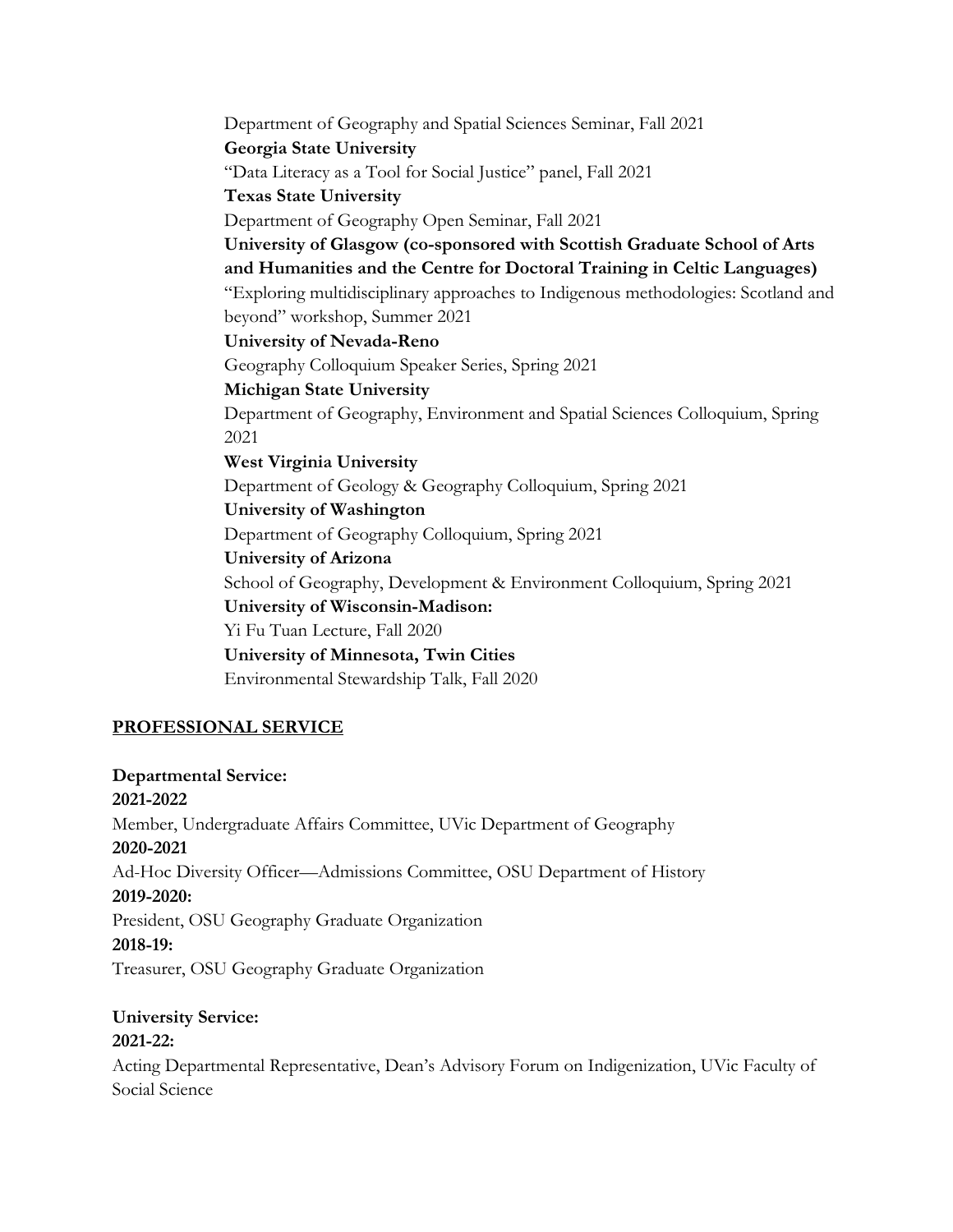Member, Indigenous Advisory Committee-Collective Bargaining Agreement, UVic Faculty Association

## **2020-21:**

Co-Advisor, OSU Indigenous Community of Graduate and Professional Students **2017-20:** 

President, OSU Indigenous Community of Graduate and Professional Students Member, OSU American Indian Studies Advisory Committee

## **Elected/Appointed Service:**

## **2021-2025:**

Editorial Board Member, *Native American and Indigenous Studies* **2021-2024:**

Member, Student Award and Scholarship Committee, American Association of Geographers **2021-2023:**

Member, Board of Trustees, Leech Lake Tribal College

## **2020-2022:**

Board Member, Geography of Religion & Beliefs Systems, American Association of Geographers **2020-2022:**

Chair, Indigenous Peoples Specialty Group of the American Association of Geographers **2020:**

AAG COVID-19 Task Force, 'Members' Subcommittee

# **2019-2020:**

Chair-Elect, Indigenous Peoples Specialty Group of the American Association of Geographers **2017-19:**

Secretary, Indigenous Peoples Specialty Group of the American Association of Geographers **2016-17:**

Student Representative and Social Media Manager, Indigenous Peoples Specialty Group of the American Association of Geographers

## **Journal Peer Reviewer:**

*Aisthesis: Honors Student Journal Annals of the American Association of Geographers Annals of Tourism Research Anthropology of Work Review Antipode Cartography and Geographic Information Science Environment and Planning D: Society and Space Environment and Planning E: Nature and Space Environment and Planning F: Philosophy, Theory, Models, Methods and Practice Geoforum*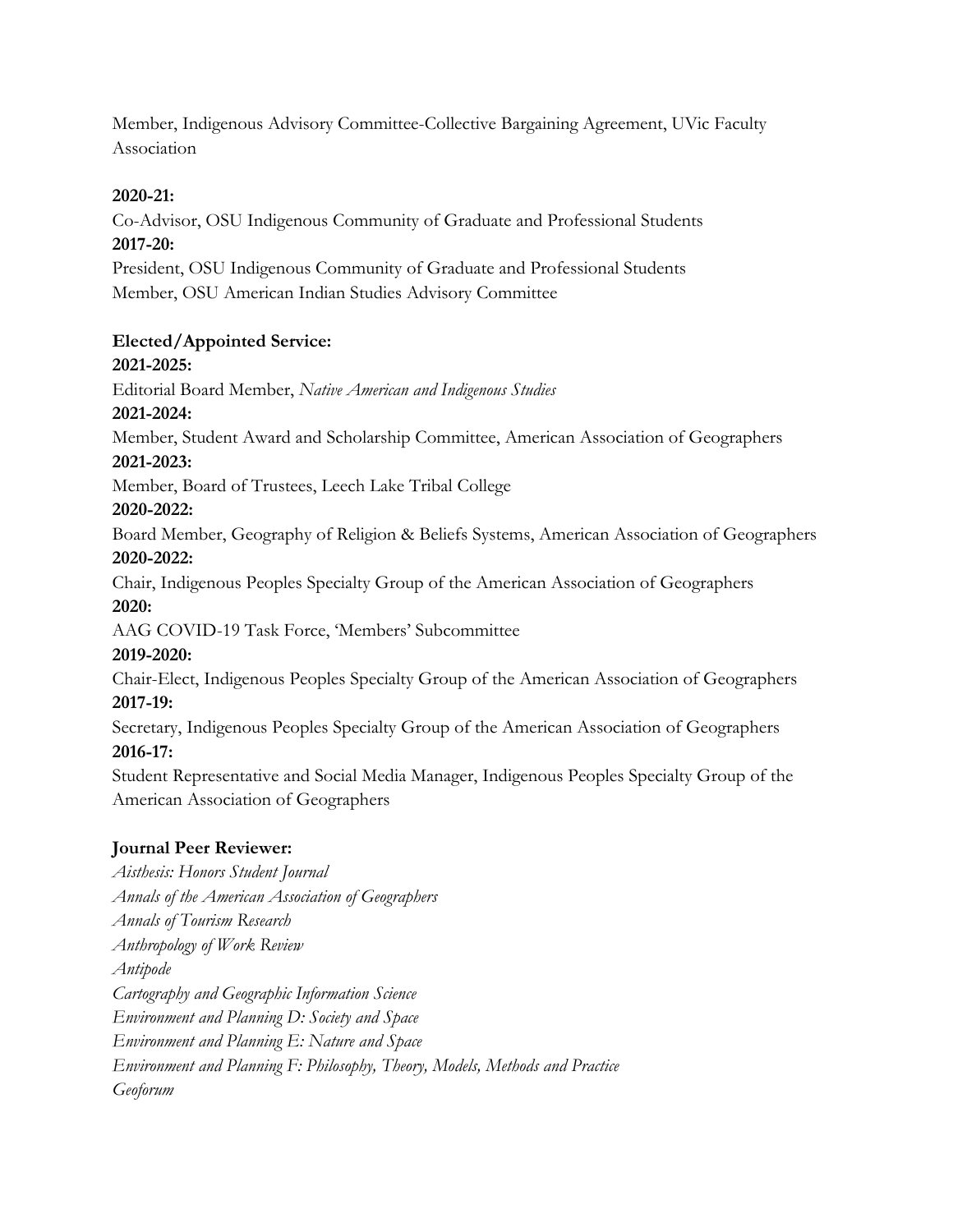*Humanities and Social Sciences International Indigenous Policy Journal PLOS ONE Space Policy Territory, Politics, Governance*

## **ADVISING AND MENTORSHIP**

**Graduate:** *University of Victoria* Ph.D. Candidacy Exam Chair: Wil Patrick (2021) Committee Member Helia Sepat-pour (Department of Psychology, Master's Degree, 2022) Christine Todd (Department of Geography, PhD, in progress)

#### *Jagiellonian University (Kraków, Poland)*

Karlijn Koerpershoek (Ph.D., Cultural Anthropology of Outer Space, in progress)

**Undergraduate:** *The Ohio State University* Committee Member: Erin Broderick, Department of Women's, Gender and Sexuality Studies (Honors Thesis, 2021)

## **RESEARCH PRESENTATIONS**

2022 OAH Annual Meeting, March 31<sup>st</sup>-April 3<sup>rd</sup> (Boston, Massachusetts)

• Presenter, "Autopsy and Indigenous Peoples: Consolidation of Power via Medical Knowledge in the Settler Colonial State"

2022 AAG Annual Meeting, February 25-March 1<sup>st</sup> (Virtual)

- Discussant, "Political Geography Plenary: Farhana Sultana speaks on the unbearable heaviness of climate coloniality"
- Organizer, "Antipod Season 2 Roundtable: Abolition and COVID-19"
- Organizer, "Black and Indigenous Geographies of Latin America: Perspectives, Methods, and Community"
- Organizer, "Geographic Indigenous Futures 1/2"
- Organizer, "Indigenous Legal Geographies"
- Organizer, "Territory and Indigenous Futures"
- Panelist, "Challenges, opportunities and future visions of indigenization in geographic research: Perspectives from Indigenous research leaders"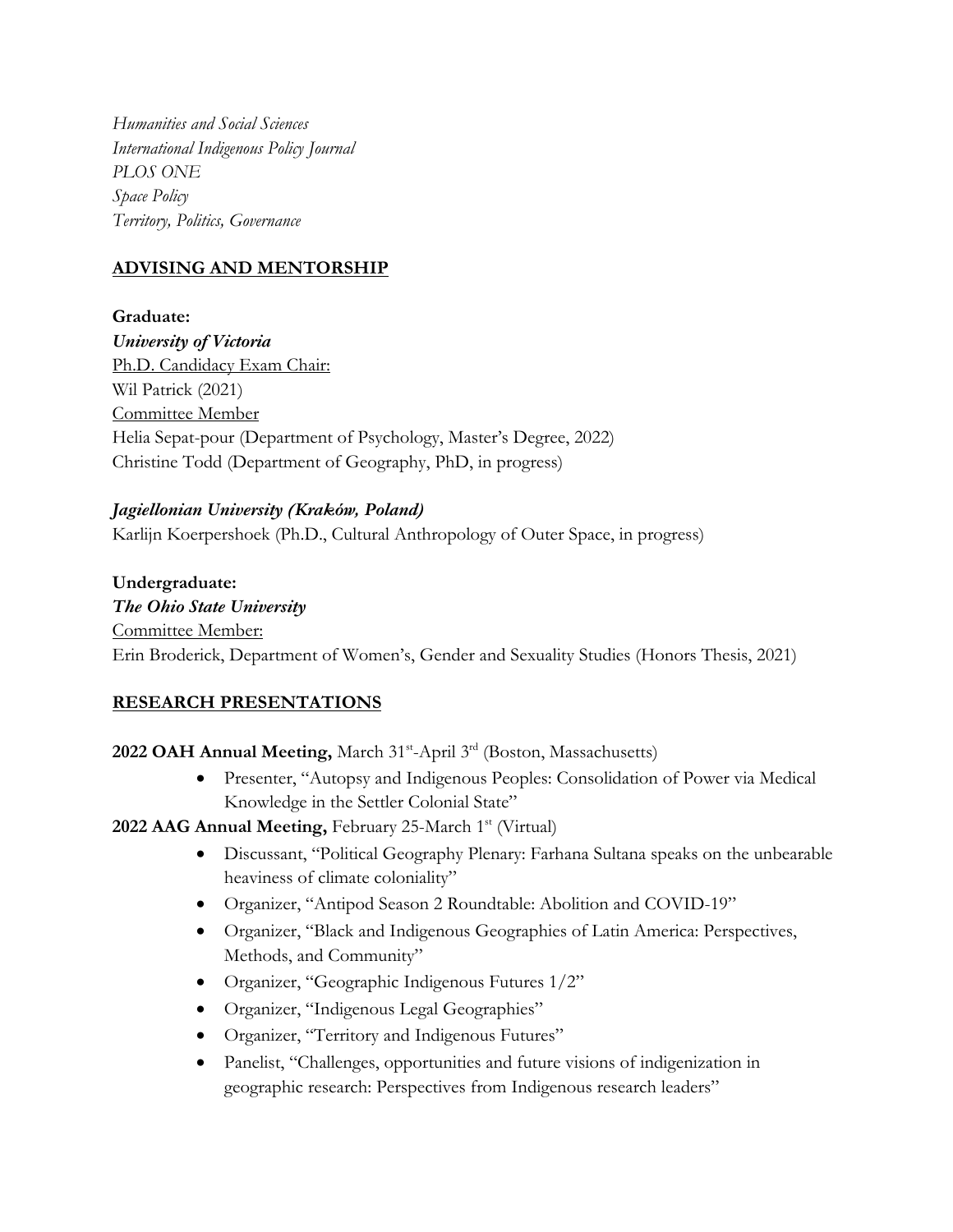- Panelist, "Land Grab-Plantation Universities: Against colonial grounds"
- Panelist, "Lenapehoking: Seed Rematriation, a Conversation with Joe Baker, Executive Director of Lenape Center"
- Panelist, "Restoring Néške'emāne A Film Screening and Panel Discussion"
- Panelist, "Seven Ethics Against Capitalism: Towards a Planetary Commons Author Meets Critics"
- Presenter, ""Nooks and Crannies": Archives as a space of 'critical groundedness'"

**2021 International Astronomical Congress,** October 25-29 (Virtual/Dubai, United Arab

Emirates)

Panelist, "Rethinking the sustainability and inclusiveness of space exploration through the design of space habitats"

# **2021 Canadian Association of Geographers (CAG) Annual Meeting,** June 7-11 (Virtual/Prince George, British Columbia, Canada)

• Presenter, "Paul Bunyan and Settler Colonial 'Whitewashing' of Indigenous environments"

## **2021 AAG Annual Meeting,** April 7-11, 2021 (Virtual)

- Presenter, "'Decolonized Afterlife' and Tribal Cultural Resource Preservation"
- Panelist, "Author Meets Critics: Feminist Geography Unbound"
- Panelist, "Author Meets Critics: Tiffany King's The Black Shoals: Offshore Formations of Black and Native Studies"
- Panelist, "Desirable Futures I: Time As Possibility, Practice, Politics (Opening Panel)"
- Panelist, "Land Grab Universities: US Colonialism, the Morrill Act, and Land Back organizing"
- Panelist and Organizer, "More than Mentoring: Towards A More Equitable and Just Geography"
- Panelist, "Terrestrial Environments of Outer Space I"
- Organizer, "Landscapes of Indigenous Resistance I & II"

# **2020 AAG East Lakes Division Annual Meeting,** October 29-30, 2020 (Virtual/Bowling Green, Ohio)

• Presenter, "Listening to Native Radio"

# **Gdo Akiiminaan Ganawendanaan/Taking Care of Our Land Symposium,** May 6-9, 2019 (Sault Sainte Marie, Ontario, Canada)

- Presenter, "*Niwiidosemaa Aanikoobijiganag-*Walking With Ancestors: Anishinaabe bodies in the settler colonial state"
- **2019 AAG Annual Meeting,** April 3-7, 2019 (Washington, D.C.)
	- Organizer and Panelist, "Mentoring the Next Generation of Indigenous Geographers"

**2018 AAG East Lakes Division Annual Meeting,** October 18-19, 2018 (Ada, Ohio)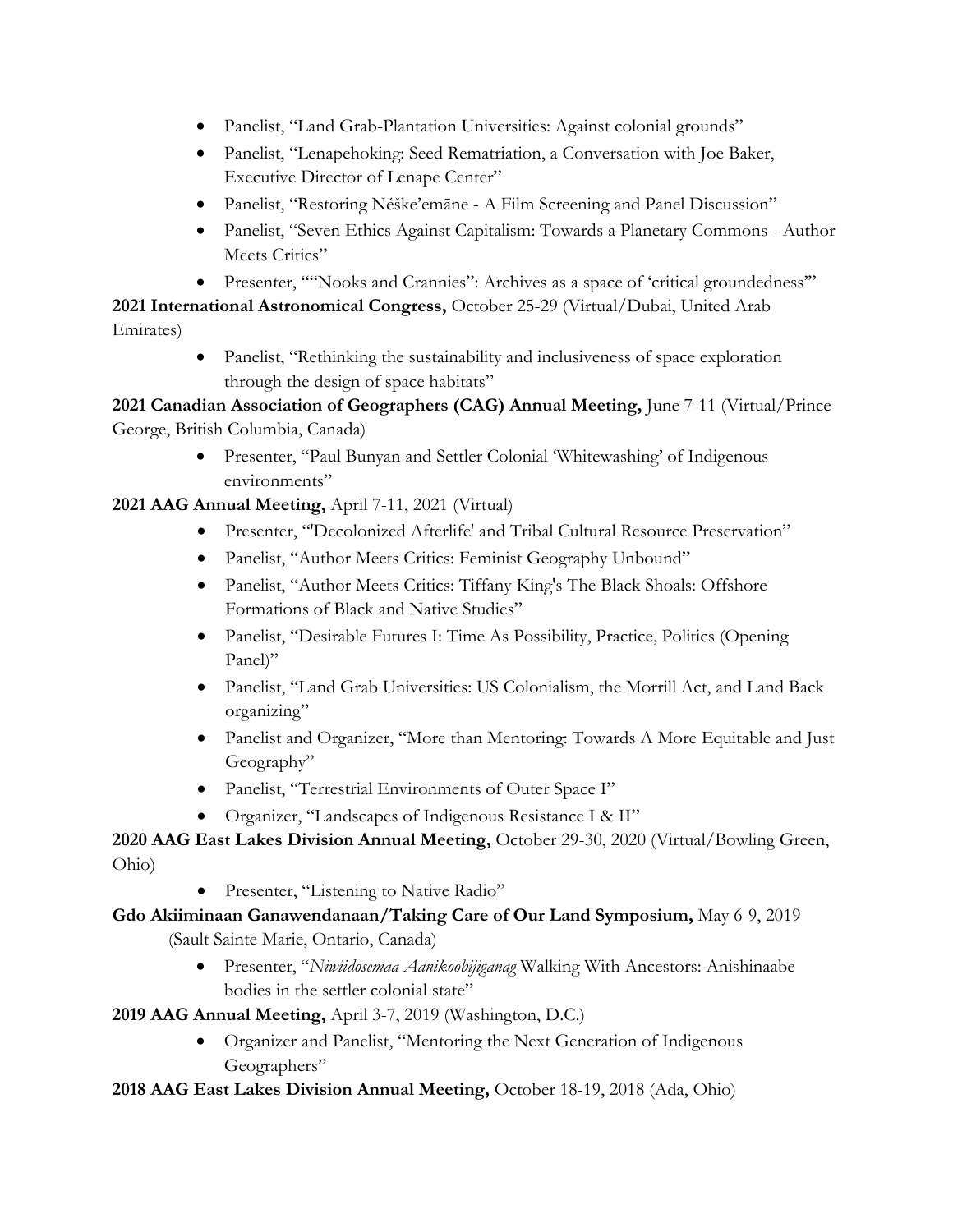- Presenter, "*Niwiidosemaa Aanikoobijiganag*-Walking with Ancestors: Anishinaabe bodies in the settler colonial state"
- **2018 AAG Annual Meeting,** April 10-14, 2018 (New Orleans, Louisiana)
	- Presenter, "Hidden Violence: Quotidian Indigenous Resistance in Settler Structures"
- **Dimensions of Political Ecology VIII,** February 22-24, 2018 (Lexington, Kentucky)
	- Presenter, "Hidden Violence: Quotidian Indigenous Resistance in Settler Structures"
- **2017 AAG Annual Meeting,** April 5-9, 2017 (Boston, Massachusetts):
	- Presenter, "...to the grave...'—Governmentality, Biopolitics and Indigenous Counter-Conduct.
	- Panelist, "How Geography Can Inform Social Change And Political Movements: Example Of How Geospatial Analysis Can Describe Standing Rock Human Rights Violations For Indigenous People And Water Security Threat To The Missouri River Basin"

**OSU Geography Department Graduate Research Day,** March 31, 2017:

• Presenter, "...to the grave...--Governmentality, Biopolitics and Indigenous Counter-Conduct

**2016 AAG Annual Meeting** March 29-April 2, 2016 (San Francisco, CA):

• Presenter, "...to the grave...'---Governmentality, Biopower and Indigeneity"

# **St. Cloud State University Undergraduate Research Colloquium** April 16, 2013 (St. Cloud, MN)

• Poster, "The Graduate Geographic Hinterland of St. Cloud State University"

# **OTHER INVOLVEMENT IN PROFESSIONAL CONFERENCES/WORKSHOPS**

**2022 IndigiData Workshop,** June 13-17 (Mobridge, South Dakota)

• Faculty Member

# **2022 Canadian Museums Association National Conference,** April 26-27, 2022 (Virtual)

- Speaker on panel about Indigenous cultural resource management
- **"What Will Life Become?" symposium,** April 21-22, 2022 (Los Angeles, California)
	- Speaker on panel "Futures in Outer Space"

# **Cultural and Ancestral Geographies (University of Tulsa/Gilcrease Museum)**

- Research stream leader/facilitator of 3 workshops & virtual symposium, Spring/Summer 2022
- **2021 IndigiData Workshop,** June 15-19 (Virtual)
	- Faculty Member
- **Institute on Teaching and Mentoring,** October 24-27, 2019 (Atlanta, Georgia)
	- Conference Participant
- **Mentoring Our Own Native Scientists,** September 19-21, 2018 (Lawrence, Kansas)
	- Workshop Participant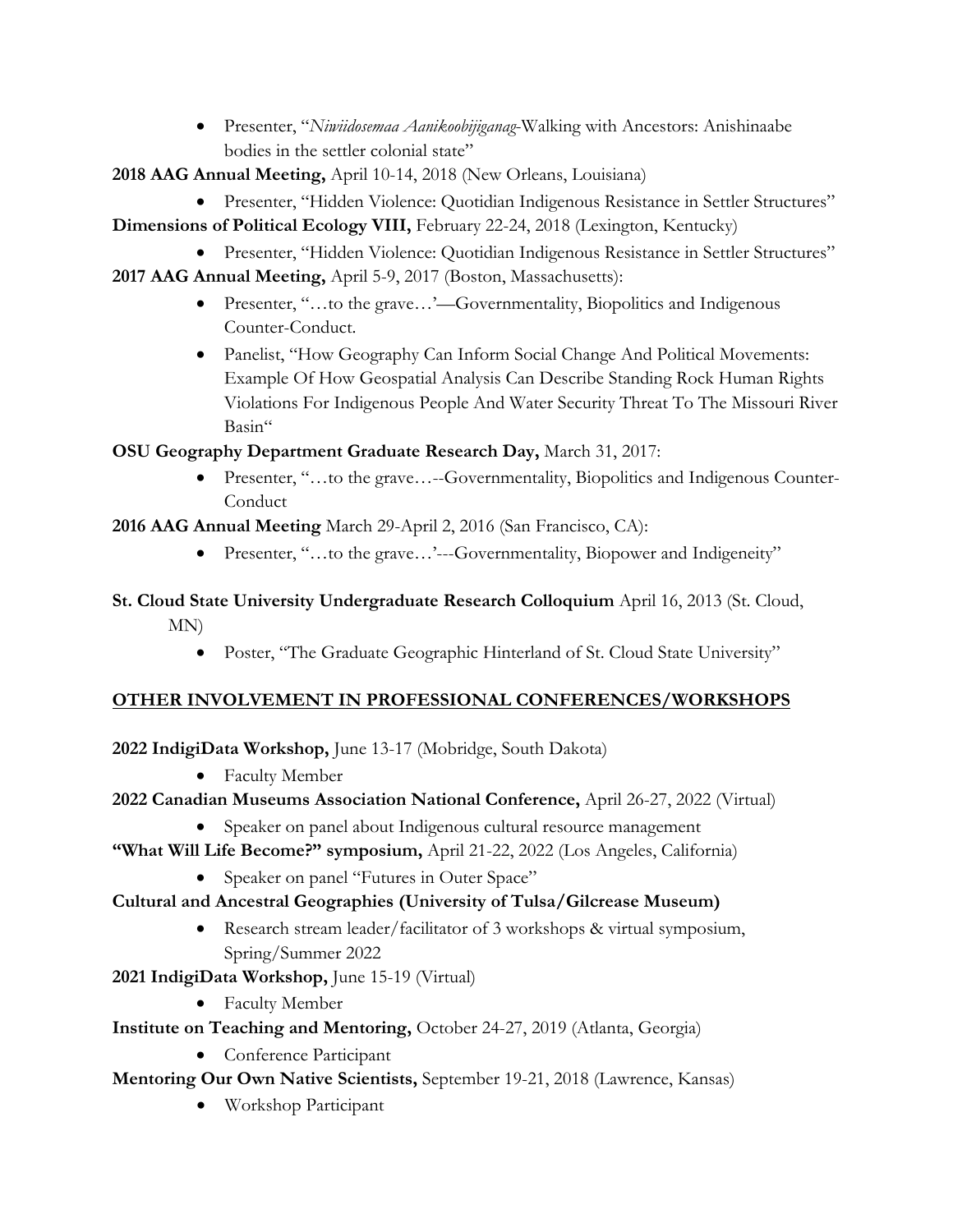# **OSU Geography Department Community Panel, "The Politicization of Science",** March 23,

2017

• Panelist

# **AWARDS AND RECOGNITIONS**

- **2022 ESA Annual Meeting Diversity and Inclusion Award:** Full support to attend 2022 ESA Annual Meeting and associated diversity and inclusion events
- **2022 AAG Socialist and Critical Geographies Specialty Group James Blaut Award:**  \$500 award
- **University of Minnesota President's Postdoctoral Fellowship Program:** Awarded postdoctoral fellowship in Department of American Indian Studies, Duluth campus, 2020 (declined).
- **Ohio State Sesquicentennial Student Scholar Leadership Program:** Awarded competitive academic scholarship, 2019/2020 academic year.
- **Ford Foundation:** Honorable Mention, Dissertation Fellowship competition, 2019.
- **Leech Lake Band of Ojibwe**: Awarded competitive academic scholarship Fall 2008-Fall 2019.
- **Minnesota Indian Scholarship Program**: Awarded competitive scholarship through Minnesota Indian Scholarship program, Fall 2008-Spring 2016
- **UMD Master of Liberal Studies program**: Departmental scholarship for academic achievement, Fall 2014
- **UMD Graduate School Travel Award**: \$400 USD to travel to 2016 AAG Annual Meeting in San Francisco, CA
- **UMD Master of Liberal Studies Travel Award**: \$250 USD to assist with registration and travel to 2016 AAG Annual Meeting
- **UMD Geography Departmental Travel Award**: \$250 USD to travel to 2016 AAG Annual Meeting

# **RESEARCH FUNDING:**

- **2022: University of Victoria Internal Research Grant:** \$6556 CAD to support activities related to writing SSHRC Insight Development Grant application.
- **2022: American Philosophical Society Phillips Fund for Native American Research:**  \$3500 USD to carry out archival fieldwork in Minnesota.
- **2022: Salish Sea Fellowship (Western Washington University):** \$10,000 USD to convene research symposium focusing on environmental issues in Salish Sea region.
- **2022: University of Victoria Engaged Learning Fund Grant:** \$3500 CAD for relationship building with local First Nations